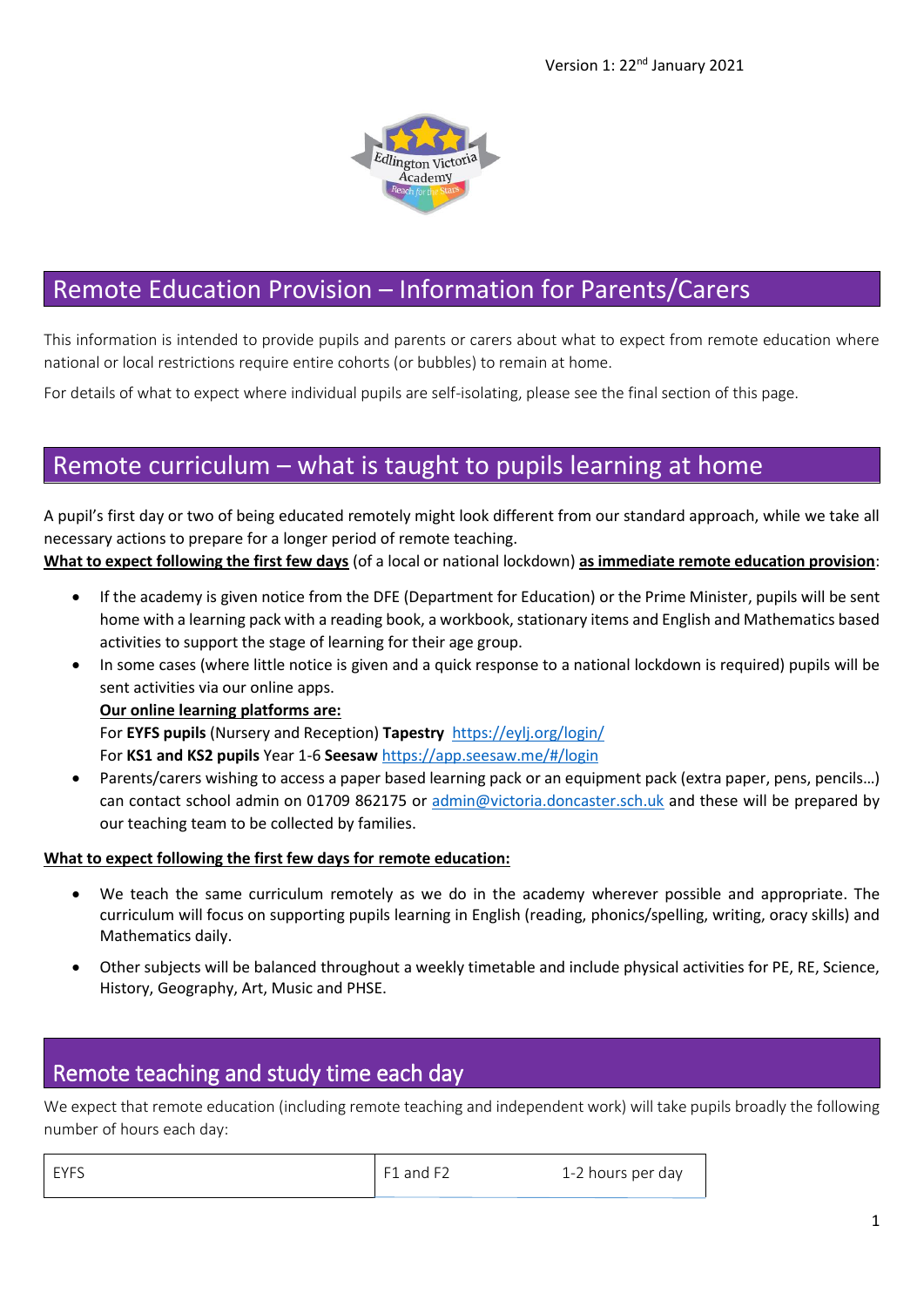#### Version 1: 22nd January 2021

| Key stage 1 | Y1 and Y2       | 3 hours a day   |
|-------------|-----------------|-----------------|
| Key Stage 2 | Y3, Y4, Y5 & Y6 | 4 hours per day |

#### **Support to access online learning or a device**

We recognise that some pupils may not have suitable online access at home. We take the following approaches to support those pupils to access remote education:

Parents can contact the academy to loan a device. The academy can also provide an internet data card if available.

If a pupil or parent/carer prefers to access paper based learning then they should contact the academy to request this from the child's class teacher.

Pupils who do paper based learning can upload an image to Tapestry or Seesaw to receive teacher feedback the same day if it is submitted before the end of the school day.

# Remote curriculum – how we teach learning remotely to pupils

We use a combination of the following approaches to teach pupils remotely:

- Learning lessons and activities will be introduced by class teachers through voiced over presentations for each subject.
- A weekly timetable of lessons will be uploaded so pupils know which lessons need to be completed across the week.
- Online programmes to support learning may also include: **Mathletics** Oak Academy recorded lessons Times Table Rockstars Oxford Owl Reading
- We may also set some longer term projects with websites and video links where pupils will be asked to do research.

Home-learning activities are to be designed to be focused and relate directly to what has been taught in school so that learning can be further secured at home. It is progressive and builds throughout the sequence of learning.

Within the apps, teachers are to directly upload PowerPoints, videos and links to useful resources, keeping these as close as possible to the resources used in class.

# Remote curriculum – Engagement and feedback expectations

As a Trust within our academy we expect the following:

### **Marking and Feedback:**

The purposes of feedback within the Seesaw and Tapestry apps is to motivate pupils, recognise and celebrate their efforts, address misconceptions and assess learning.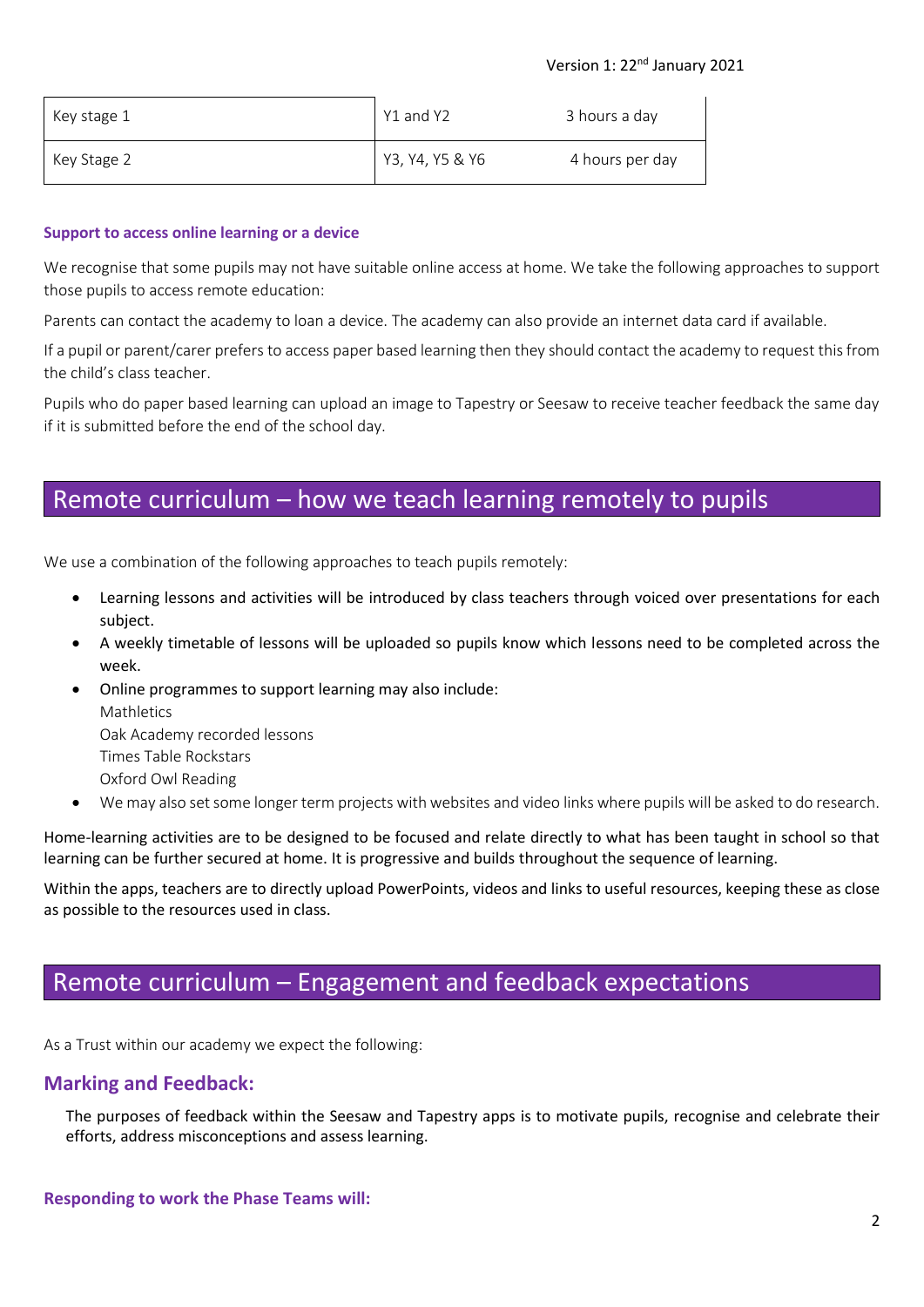- Approve work so the children are alerted that it has been submitted.
- 'Like' the work by clicking on the heart to acknowledge that the work has been seen by the teacher.
- Mark the submitted work by clicking on the three dots (…) and clicking Edit and using either the pencil/felt tip tool to draw ticks, highlighter to identify gaps or errors, text tool to add a written response or voice response to give a more personal feedback.

### **Subject Specific feedback**

Marking will be provided in the following subjects:

- Math's- answers will be uploaded for the class the day after the work has been set. Children will self-mark.
- SPAG- any errors will be identified and corrected.
- Topic- a 'like' stamp or a voice note to provide personalized feedback using the voice record button.
- Written work- a written or verbal response will be given.

### **Pupil Expectations**

- Be up and ready for learning each morning from 9 o'clock.
- Attend live learning sessions/check in activities where possible with teachers
- Use the Add Response tool to submit their work this allows Seesaw to recognise that they complete it.
- Follow the online safety rules and only use for school work.
- Report to an adult if they come across any unsafe content.
- Follow healthy use of a computer, website and any linked learning.

### **Parent Expectations**

- Support our academy by encouraging their child/ren to login daily to lessons and learning activities
- Ensure that appropriate firewalls and age restrictions are set on computers.
- Computer use is regularly monitored.
- Ensure communication is kept to a professional level.
- Ensure submitted work is clearly photographed to enable a teacher to mark it.

There is a government expectation that children adhere to the specified hours of remote education as stated above. Parents should aim for their children to reach this. Edlington Victoria will remotely support those families who are having difficulty with this via a bespoke, support package. If there are spaces in Key Worker and Vulnerable bubbles, Edlington Victoria will admit those encountering difficulty.

Home circumstances for remote learning are different (ie for home-working families) and school will provide bespoke responses to support parents to access. Recorded videos and Powerpoint tutorials/guides have been produced so that they can be accessed at times to suit families. OXFORD OWL, TTRockstars and MATHLETICS can be used by children independently which will alleviate some of the pressures placed on adults managing their child's remote learning.

# Additional support for pupils with particular needs